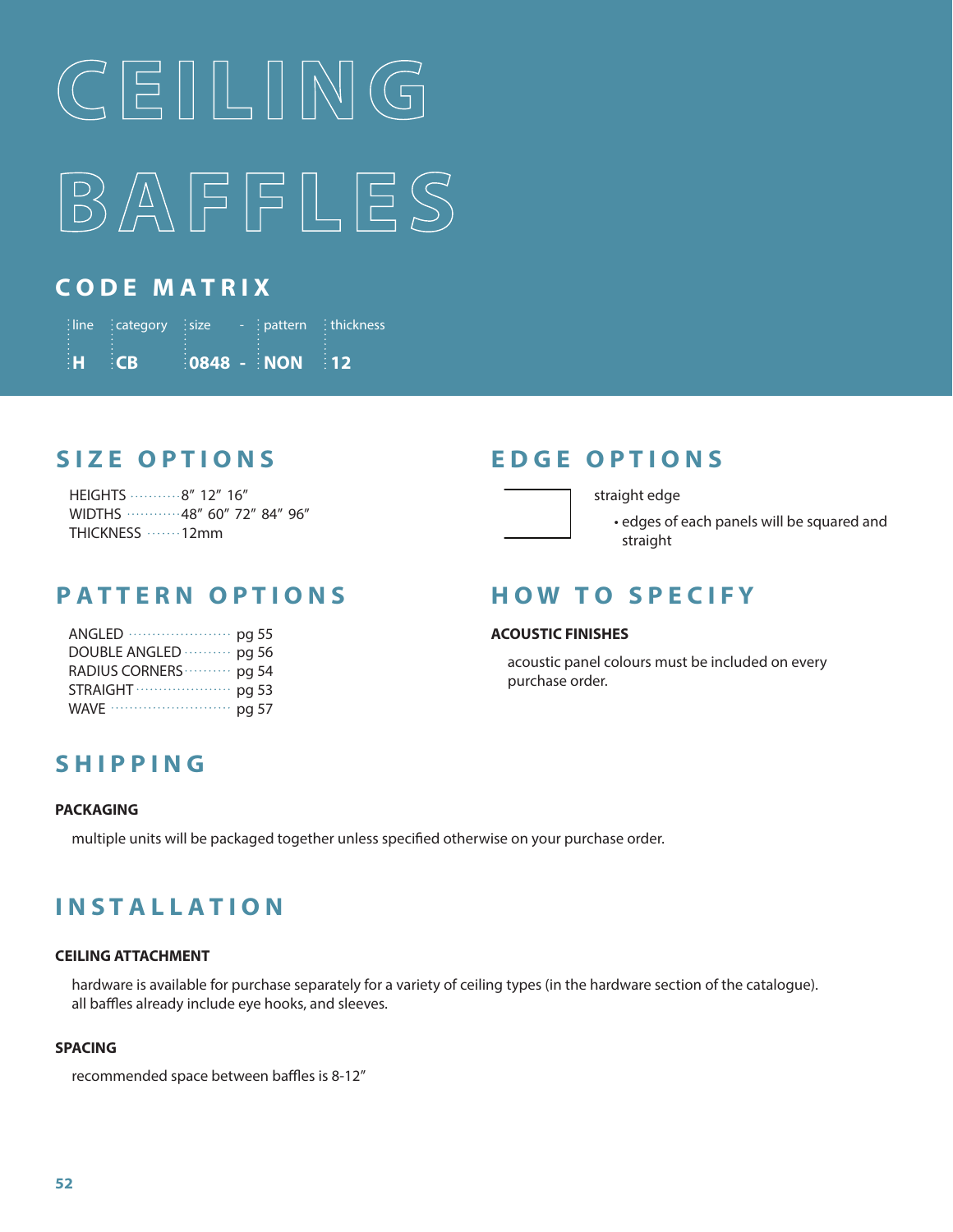# **CEILING BAFFLES STRAIGHT**

## **S P E C S**

straight cut, squared corners

12mm

specify colour on your order

## **HARDWARE**

each baffle an includes an aluminum channel installed for rigidity

two eye hooks and aluminum sleeves are included with each baffle additional hooks and sleeves are available in the hardware section

| CODE                 |                   | <b>SIZE</b> | <b>LIST</b> |
|----------------------|-------------------|-------------|-------------|
|                      | н                 | W           | 12mm        |
| <b>HCB0848-NON12</b> | 8                 | $47 - 1/2$  | \$152       |
| <b>HCB0860-NON12</b> | 8                 | $59 - 1/2$  | \$190       |
| <b>HCB0872-NON12</b> | 8                 | $71 - 1/2$  | \$228       |
| <b>HCB0884-NON12</b> | 8                 | $83 - 1/2$  | \$265       |
| <b>HCB0896-NON12</b> | 8                 | $95 - 1/2$  | \$304       |
| <b>HCB1248-NON12</b> | 12                | $47 - 1/2$  | \$204       |
| <b>HCB1260-NON12</b> | 12                | $59 - 1/2$  | \$255       |
| <b>HCB1272-NON12</b> | $12 \overline{ }$ | $71 - 1/2$  | \$306       |
| <b>HCB1284-NON12</b> | 12                | $83 - 1/2$  | \$356       |
| <b>HCB1296-NON12</b> | 12                | $95 - 1/2$  | \$407       |
| <b>HCB1648-NON12</b> | 16                | $47 - 1/2$  | \$280       |
| <b>HCB1660-NON12</b> | 16                | $59 - 1/2$  | \$350       |
| <b>HCB1672-NON12</b> | 16                | $71 - 1/2$  | \$420       |
| HDB1684-NON12        | 16                | $83 - 1/2$  | \$489       |
| <b>HCB1696-NON12</b> | 16                | $95 - 1/2$  | \$559       |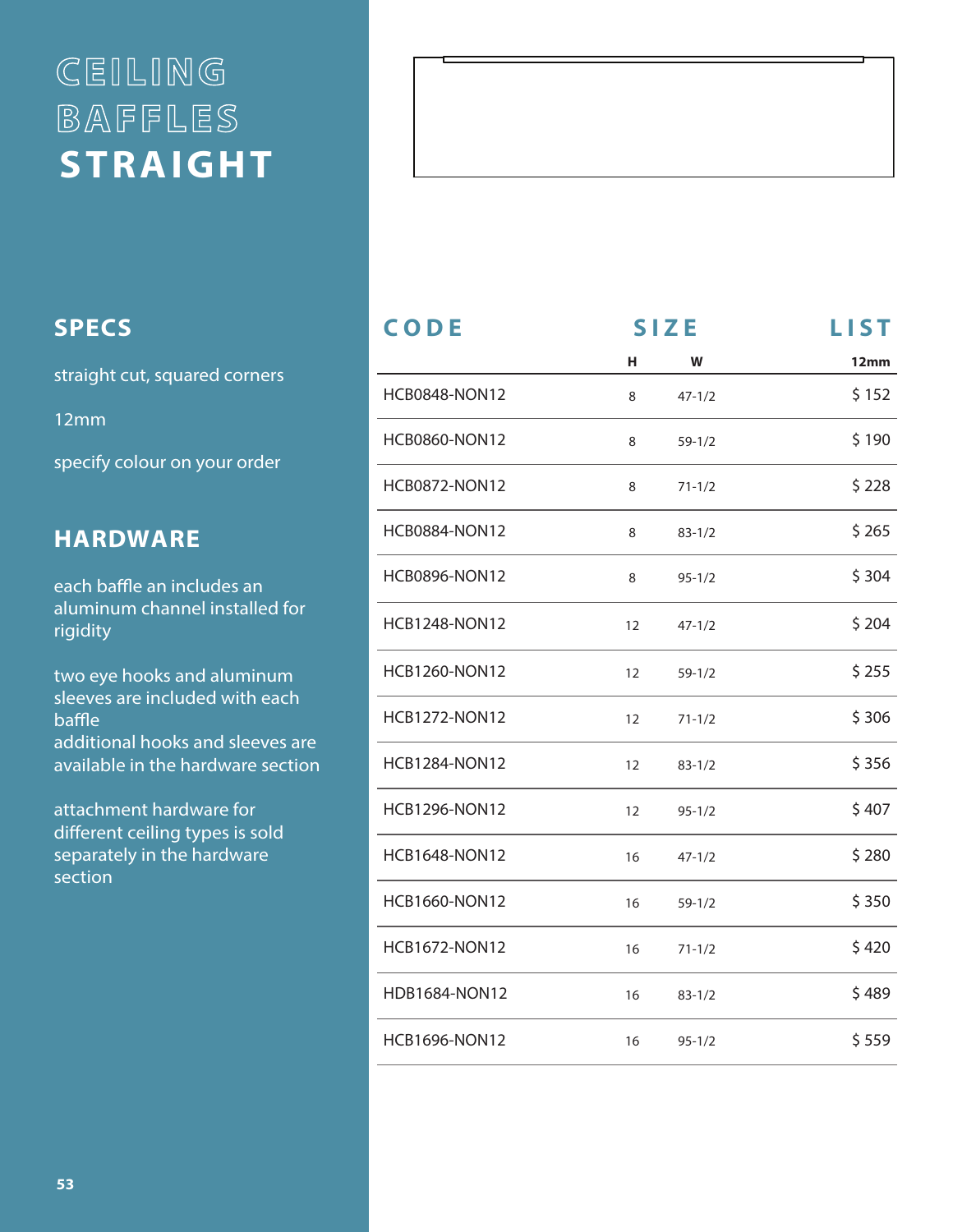# **CEILING BAFFLES ROUNDED CORNERS**

## **S P E C S**

straight cut, rounded corners

12mm

specify colour on your order

### **HARDWARE**

each baffle includes an aluminum channel installed for rigidity

two eye hooks and aluminum sleeves are included with each baffle additional hooks and sleeves are available in the hardware section

| CODE                 | <b>SIZE</b> |            | <b>LIST</b> |
|----------------------|-------------|------------|-------------|
|                      | н           | W          | 12mm        |
| <b>HCB0848-RCA12</b> | 8           | $47 - 1/2$ | \$152       |
| <b>HCB0860-RCA12</b> | 8           | $59 - 1/2$ | \$190       |
| <b>HCB0872-RCA12</b> | 8           | $71 - 1/2$ | \$228       |
| <b>HCB0884-RCA12</b> | 8           | $83 - 1/2$ | \$265       |
| <b>HCB0896-RCA12</b> | 8           | $95 - 1/2$ | \$304       |
| <b>HCB1248-RCA12</b> | 12          | $47 - 1/2$ | \$204       |
| <b>HCB1260-RCA12</b> | 12          | $59 - 1/2$ | \$255       |
| <b>HCB1272-RCA12</b> | 12          | $71 - 1/2$ | \$306       |
| <b>HCB1284-RCA12</b> | 12          | $83 - 1/2$ | \$356       |
| <b>HCB1296-RCA12</b> | 12          | $95 - 1/2$ | \$407       |
| <b>HCB1648-RCA12</b> | 16          | $47 - 1/2$ | \$280       |
| <b>HCB1660-RCA12</b> | 16          | $59 - 1/2$ | \$350       |
| HCB1672-RCA12        | 16          | $71 - 1/2$ | \$420       |
| HDB1684-RCA12        | 16          | $83 - 1/2$ | \$489       |
| <b>HCB1696-RCA12</b> | 16          | $95 - 1/2$ | \$559       |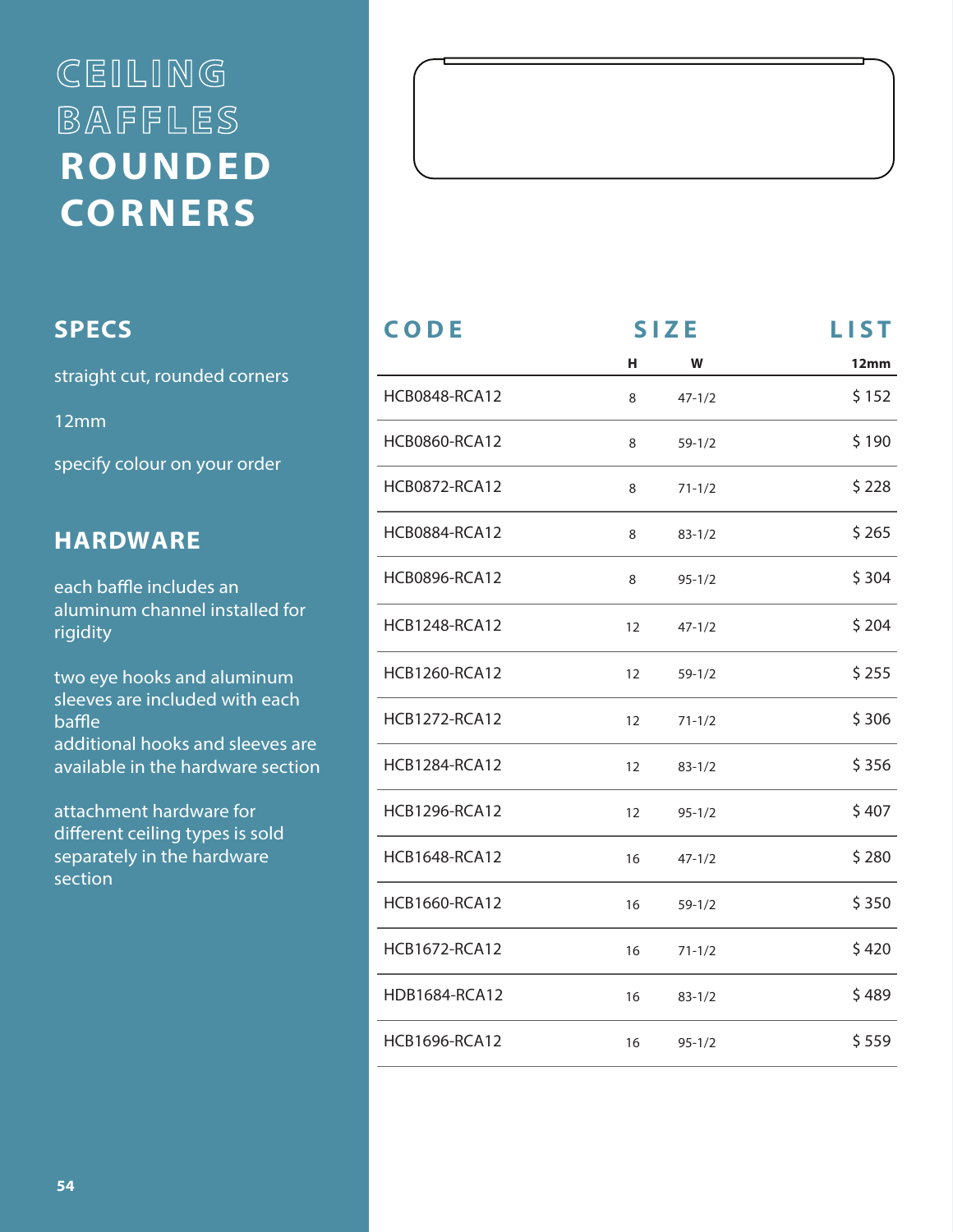# **CEILING BAFFLES ANGLED**

# **S P E C S**

straight cut, squared corners

12mm

specify colour on your order

### **H A R D W A R E**

each baffle includes an aluminum channel installed for rigidity

two eye hooks and aluminum sleeves are included with each baffle additional hooks and sleeves are available in the hardware section

attachment hardware for different ceiling types is sold separately in the hardware secion

# **CODE** SIZE LIST **H W 12mm** HCB0848-ANG12 8 47-1/2 \$ 152 HCB0860-ANG12 8 59-1/2 \$ 190 HCB0872-ANG12 8 71-1/2 \$ 228 HCB0884-ANG12 8 83-1/2 \$ 265 HCB0896-ANG12 8 95-1/2 \$ 304 HCB1248-ANG12 12 47-1/2 \$ 204 HCB1260-ANG12 12 59-1/2 \$ 255 HCB1272-ANG12 12 71-1/2 \$ 306 HCB1284-ANG12 12 83-1/2 \$ 356 HCB1296-ANG12 12 95-1/2 \$407 HCB1648-ANG12 16 47-1/2 \$ 280 HCB1660-ANG12 16 59-1/2 \$ 350 HCB1672-ANG12 16 71-1/2 \$ 420 HDB1684-ANG12 16 83-1/2 \$489 HCB1696-ANG12 16 95-1/2 \$ 559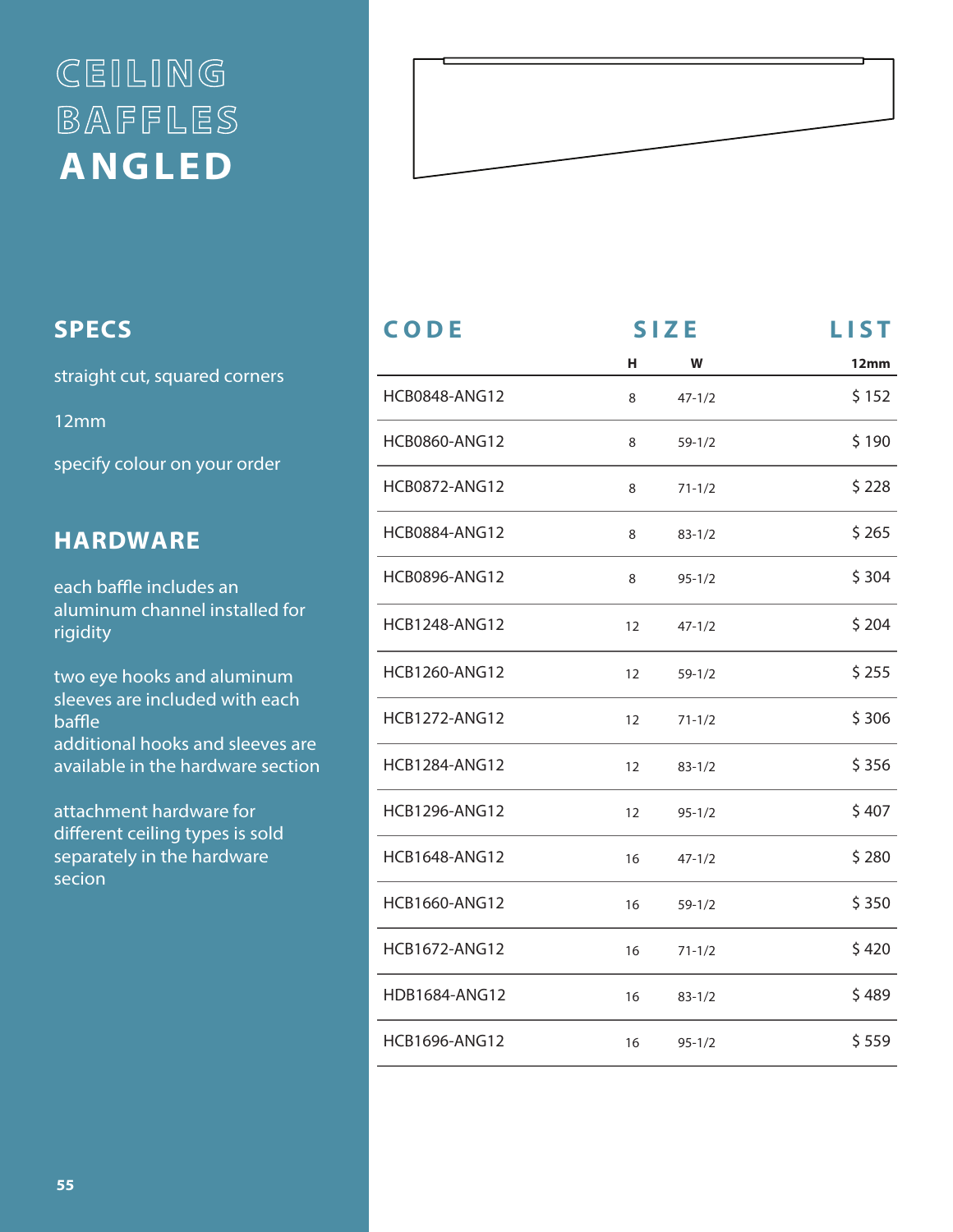# **CEILING BAFFLES DOUBLE ANGLE**

# **S P E C S**

straight cut, squared corners

12mm

specify colour on your order

## **HARDWARE**

each baffle includes an aluminum channel installed for rigidity

two eye hooks and aluminum sleeves are included with each baffle additional hooks and sleeves are available in the hardware section



| CODE                 | <b>SIZE</b>       |            | <b>LIST</b> |
|----------------------|-------------------|------------|-------------|
|                      | н                 | W          | 12mm        |
| <b>HCB0848-DAG12</b> | 8                 | $47 - 1/2$ | \$152       |
| <b>HCB0860-DAG12</b> | 8                 | $59-1/2$   | \$190       |
| <b>HCB0872-DAG12</b> | 8                 | $71 - 1/2$ | \$228       |
| <b>HCB0884-DAG12</b> | 8                 | $83 - 1/2$ | \$265       |
| <b>HCB0896-DAG12</b> | 8                 | $95 - 1/2$ | \$304       |
| <b>HCB1248-DAG12</b> | 12                | $47 - 1/2$ | \$204       |
| <b>HCB1260-DAG12</b> | 12                | $59 - 1/2$ | \$255       |
| <b>HCB1272-DAG12</b> | 12                | $71 - 1/2$ | \$306       |
| HCB1284-DAG12        | 12                | $83 - 1/2$ | \$356       |
| <b>HCB1296-DAG12</b> | $12 \overline{ }$ | $95 - 1/2$ | \$407       |
| <b>HCB1648-DAG12</b> | 16                | $47 - 1/2$ | \$280       |
| HCB1660-DAG12        | 16                | $59 - 1/2$ | \$350       |
| <b>HCB1672-DAG12</b> | 16                | $71 - 1/2$ | \$420       |
| HDB1684-DAG12        | 16                | $83 - 1/2$ | \$489       |
| <b>HCB1696-DAG12</b> | 16                | $95 - 1/2$ | \$559       |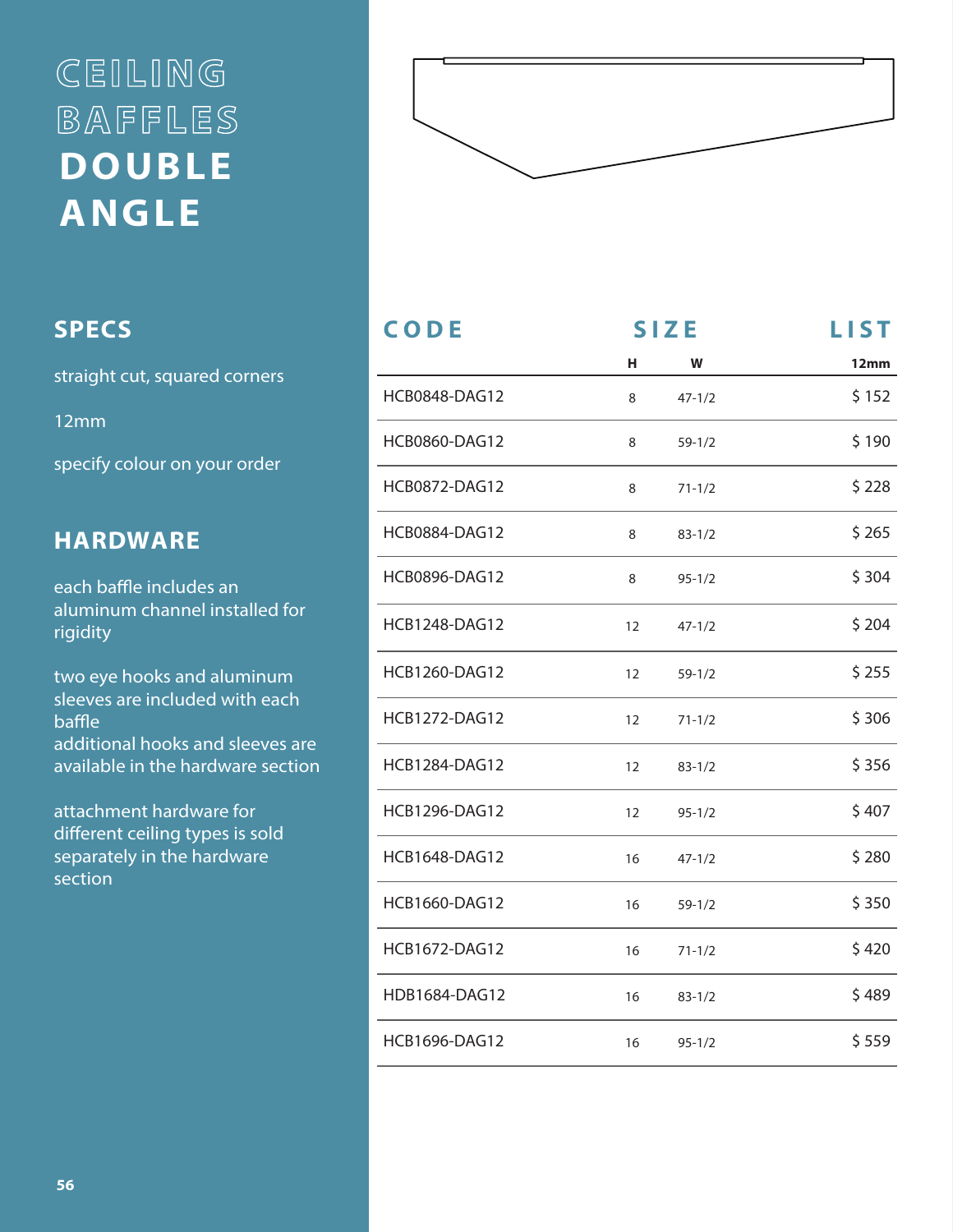# **CEILING BAFFLES WAVE**



## **S P E C S**

straight cut, squared corners

12mm

specify colour on your order

## **HARDWARE**

each baffle includes an aluminum channel installed for rigidity

two eye hooks and aluminum sleeves are included with each baffle additional hooks and sleeves are available in the hardware section

| CODE                 | <b>SIZE</b> |            | <b>LIST</b> |
|----------------------|-------------|------------|-------------|
|                      | н           | W          | 12mm        |
| <b>HCB0848-WAV12</b> | 8           | $47 - 1/2$ | \$152       |
| <b>HCB0860-WAV12</b> | 8           | $59 - 1/2$ | \$190       |
| HCB0872-WAV12        | 8           | $71 - 1/2$ | \$228       |
| <b>HCB0884-WAV12</b> | 8           | $83 - 1/2$ | \$265       |
| <b>HCB0896-WAV12</b> | 8           | $95 - 1/2$ | \$304       |
| <b>HCB1248-WAV12</b> | 12          | $47 - 1/2$ | \$204       |
| <b>HCB1260-WAV12</b> | 12          | $59 - 1/2$ | \$255       |
| <b>HCB1272-WAV12</b> | 12          | $71 - 1/2$ | \$306       |
| <b>HCB1284-WAV12</b> | 12          | $83 - 1/2$ | \$356       |
| <b>HCB1296-WAV12</b> | 12          | $95 - 1/2$ | \$407       |
| <b>HCB1648-WAV12</b> | 16          | $47 - 1/2$ | \$280       |
| <b>HCB1660-WAV12</b> | 16          | $59 - 1/2$ | \$350       |
| HCB1672-WAV12        | 16          | $71 - 1/2$ | \$420       |
| <b>HCB1684-WAV12</b> | 16          | $83 - 1/2$ | \$489       |
| HCB1696-WAV12        | 16          | $95 - 1/2$ | \$559       |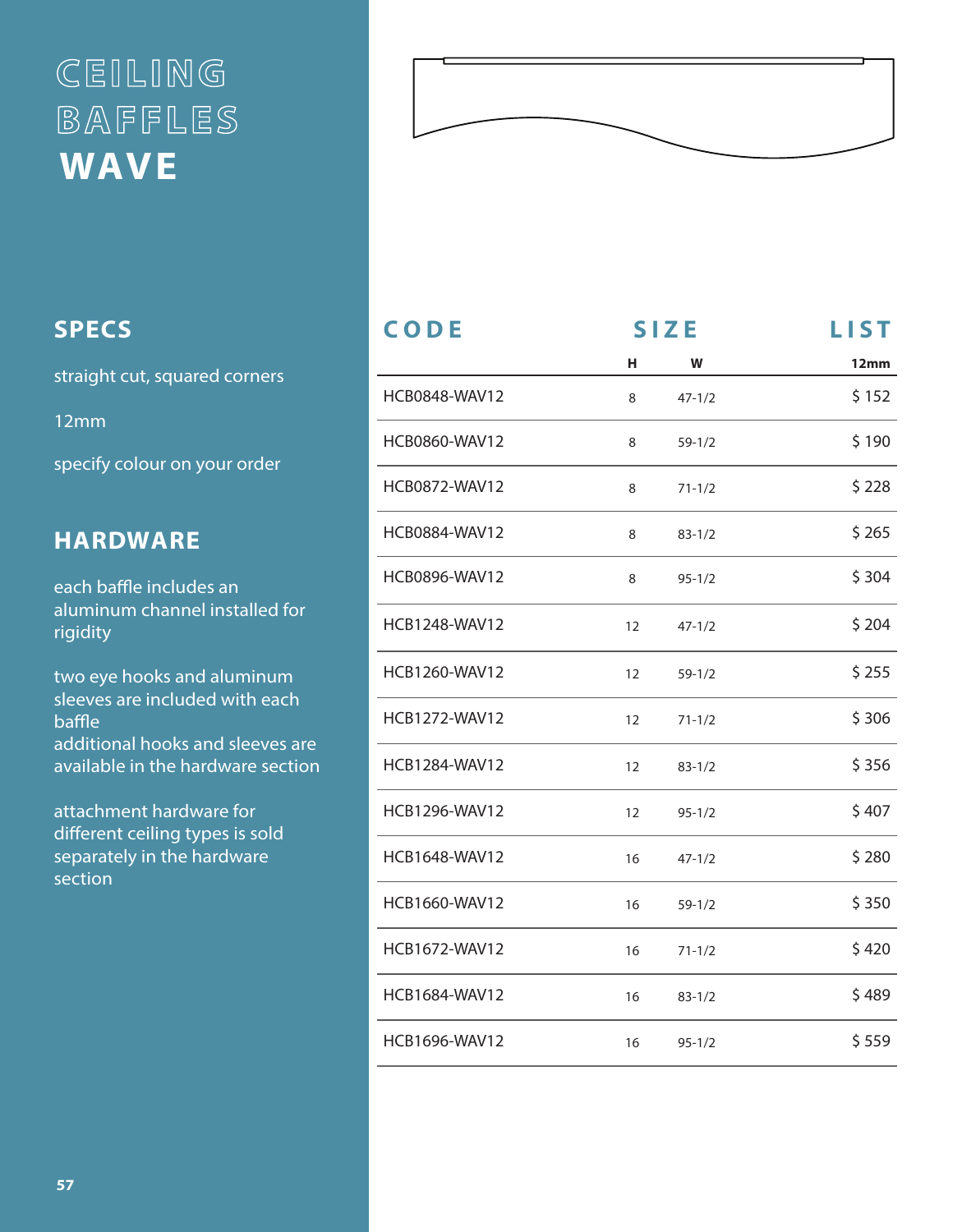# **HARDWARE FOR CEILINGS CEILING AT TACHMENT**



**SURFACE MOUNT** -for use with flat surfaces (dry **T-BAR CABLE GRIPPER** - for use with 1"wide wall, cement, etc) -cable installed with pressure fit mechanism -chrome finish

**C O D E L I S T**



suspended ceiling frames - white finish

**C O D E L I S T**

HAC-SURFMNT-PF \$23

#### HAC-TBR-GRIP \$14

#### **MAGNET WITH LOOP**



-for use with metal ceilings -50lb weight capacity per magnet -cable installed by looping around, cable locks or aluminum sleeves are required to hold cable in place -chrome finish

#### **C O D E L I S T**

HAC-MAGNET-LOOP \$95

#### **MAGNET CABLE GRIPPER**



-for use with metal ceilings -cable installed with pressure fit mechanism -chrome finish

### **C O D E L I S T**

HAC-MAGNET-PF \$ 99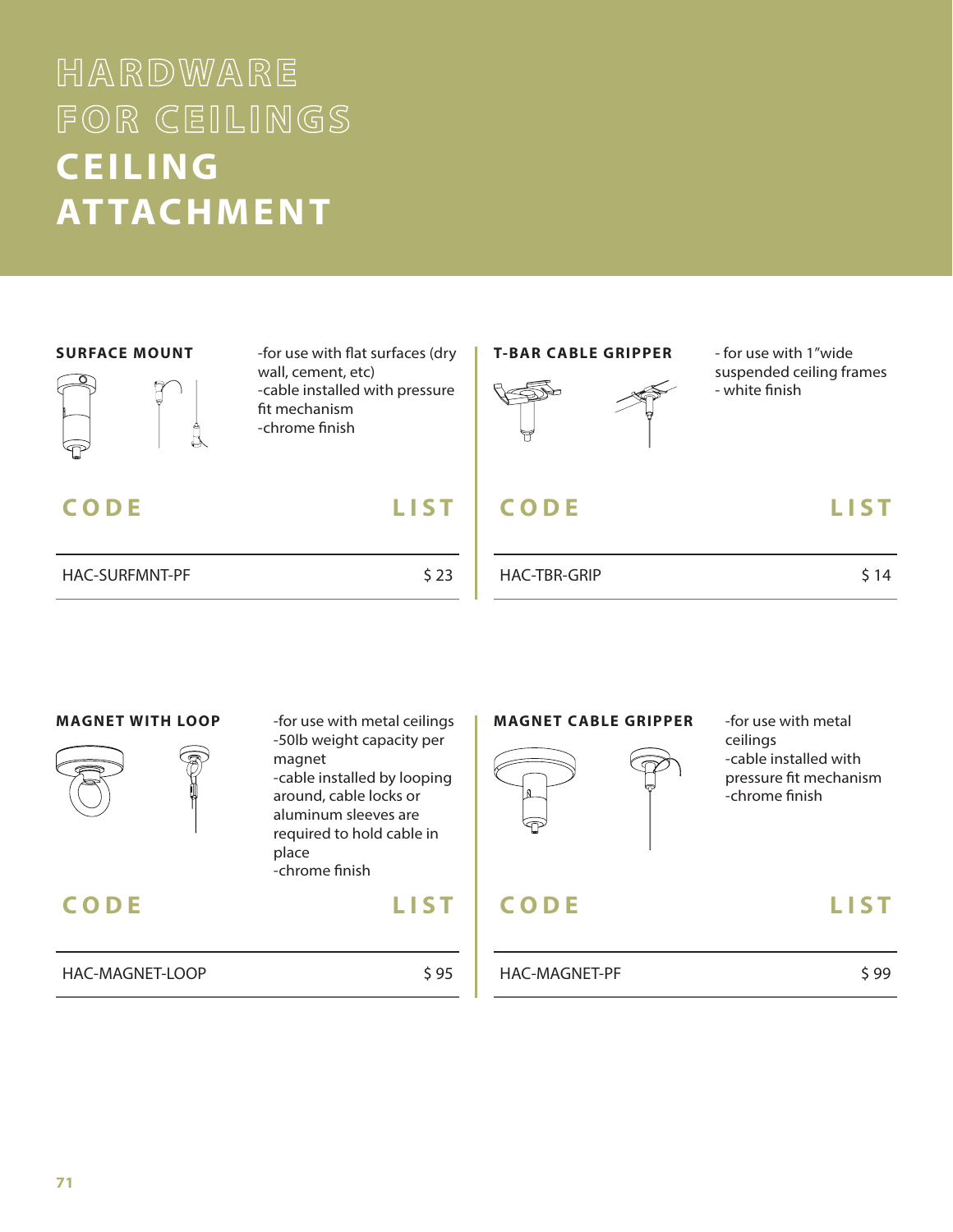# **HARDWARE FOR CEILINGS C ABLE HARDWARE**

#### **PRESSURE FIT CABLE LOCK** -holds looped cables **IF SET SCREW CABLE LOCK** -holds looped cables with

**CODE** LIST

HAC-CABLOCK-PF \$24



-holds looped cables with a pressure fit mechanism -easiest installation process



a set screw -nicer "curb appeal" for lower more visible assemblies -chrome finish

#### **C O D E L I S T**

#### HAC-CABLOCK-SS \$13

#### **ALUMINUM SLEEVE C O D E L I S T** HAC-SLEEVE-20 20 per pack \$ 37 -holds looped cables -requires the use of a crimping tool to pinch the cable in place **CABLE C O D E L I S T** HAC-CABLE100 \$68 -100 feet per roll